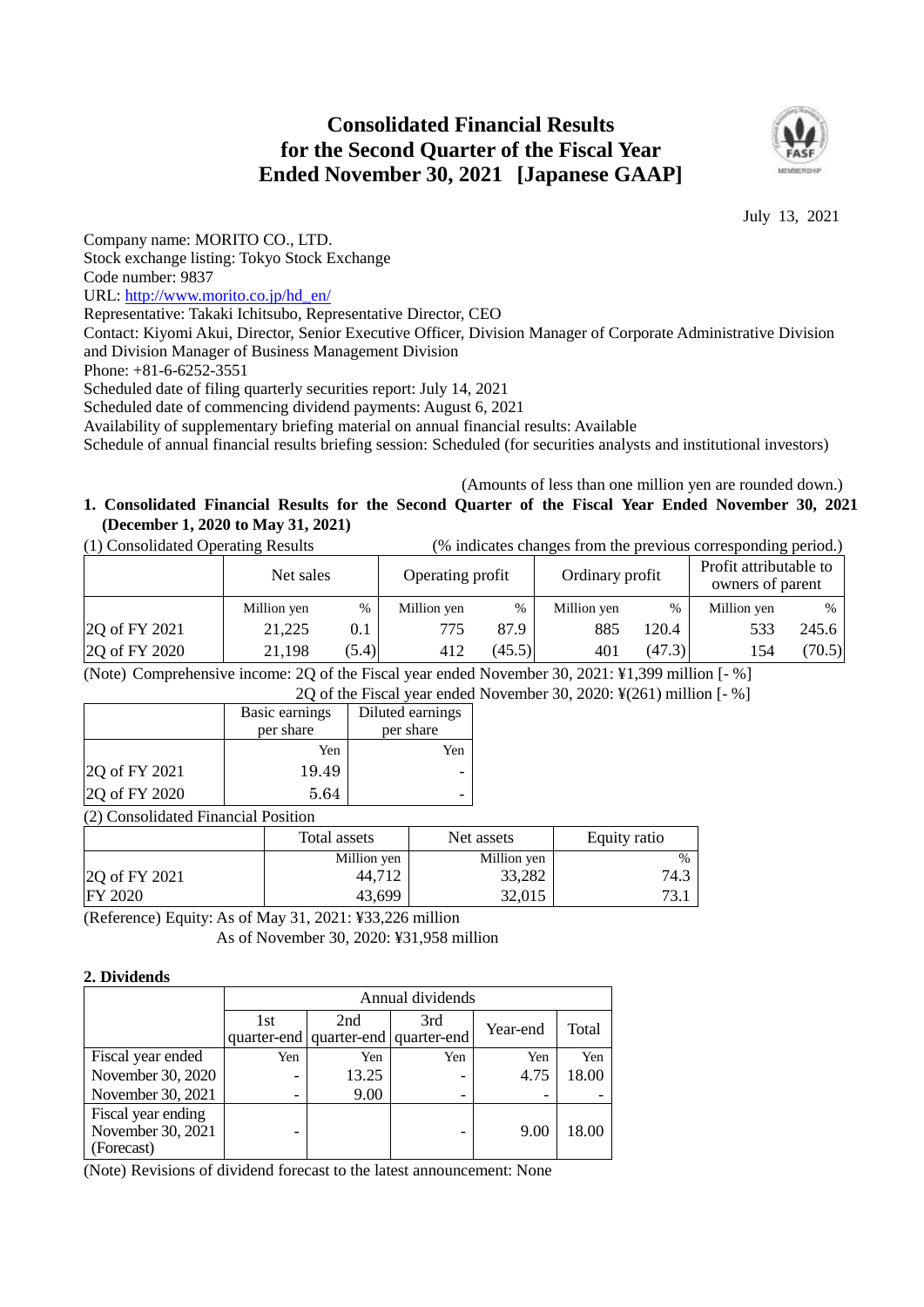## **3. Consolidated Financial Results Forecast for the Fiscal Year Ending November 30, 2021 (December 1, 2020 to November 30, 2021)**

|           | $\mu$ material entity of the $\mu$ and $\mu$ and $\mu$ and $\mu$ and $\mu$ and $\mu$ |                  |             |                 |               |                     |                     |                    |       |
|-----------|--------------------------------------------------------------------------------------|------------------|-------------|-----------------|---------------|---------------------|---------------------|--------------------|-------|
| Net sales |                                                                                      | Operating profit |             | Ordinary profit |               | Profit attributable |                     | Basic earnings per |       |
|           |                                                                                      |                  |             |                 |               |                     | to owners of parent |                    | share |
|           | Million yen                                                                          | $\%$             | Million yen |                 | % Million yen |                     | % Million yen       | $\%$               | Yen   |
| Full year | 43,000                                                                               | 5.6              | .300        | 51.8            | .300          | 40.1                | 700                 | 48.9               | 25.57 |

(% indicates changes from the previous corresponding period.)

(Note) Revisions of performance forecast to the latest announcement: None

### **\* Notes:**

- (1) Changes in significant subsidiaries during the period under review (changes in specified subsidiaries resulting in changes in the scope of consolidation): No
- (2) Adoption of the special accounting treatment for preparing quarterly consolidated financial statements: No
- (3) Changes in accounting policies, changes in accounting estimates, and retrospective restatement
	- 1) Changes in accounting policies due to the revision of accounting standards: No
		- 2) Changes in accounting policies other than 1) above: No
		- 3) Changes in accounting estimates: No
		- 4) Retrospective restatement: No
- (4) Total number of issued shares (common shares)
	- 1) A total number of issued shares at the end of the period (including treasury shares): 2Q of the fiscal year ended November 30, 2021: 30,800,000 shares
		- November 30, 2020: 30,800,000 shares
	- 2) Total number of treasury shares at the end of the period:
	- 2Q of the fiscal year ended November 30, 2021: 3,417,660 shares November 30, 2020: 3,420,060 shares
	- 3) The average number of shares during the period:
		- 2Q of the fiscal year ended November 30, 2021: 27,381,454 shares
		- 2Q of the fiscal year ended November 30, 2020: 27,379,940 shares

\* These quarterly consolidated financial results are outside the scope of the audit by certified public accountants or audit firms.

\* Explanation of the proper use of financial results forecast and other notes

The earnings forecasts and other forward-looking statements herein are based on information currently available and certain assumptions judged to be reasonable. Actual results may differ significantly from these forecasts due to a wide range of factors.

As for suppositions that form the assumptions for the forecast of financial results and cautionary notes concerning the use thereof, please refer to "1. Overview of Business Results, etc. (2) Forecast of Consolidated Business Results and other Forward-looking Information " on page 3.

The Company and some of the Morito Group companies have introduced the "Japanese version of the employee stock ownership plan (J-ESOP)" and the "officer remuneration board incentive plan (BIP) trust." Consequently, the shares of the Company held by Custody Bank of Japan, Ltd. (trust account E) and The Master Trust Bank of Japan, Ltd. (officer remuneration BIP trust account), respectively, are included in treasury shares.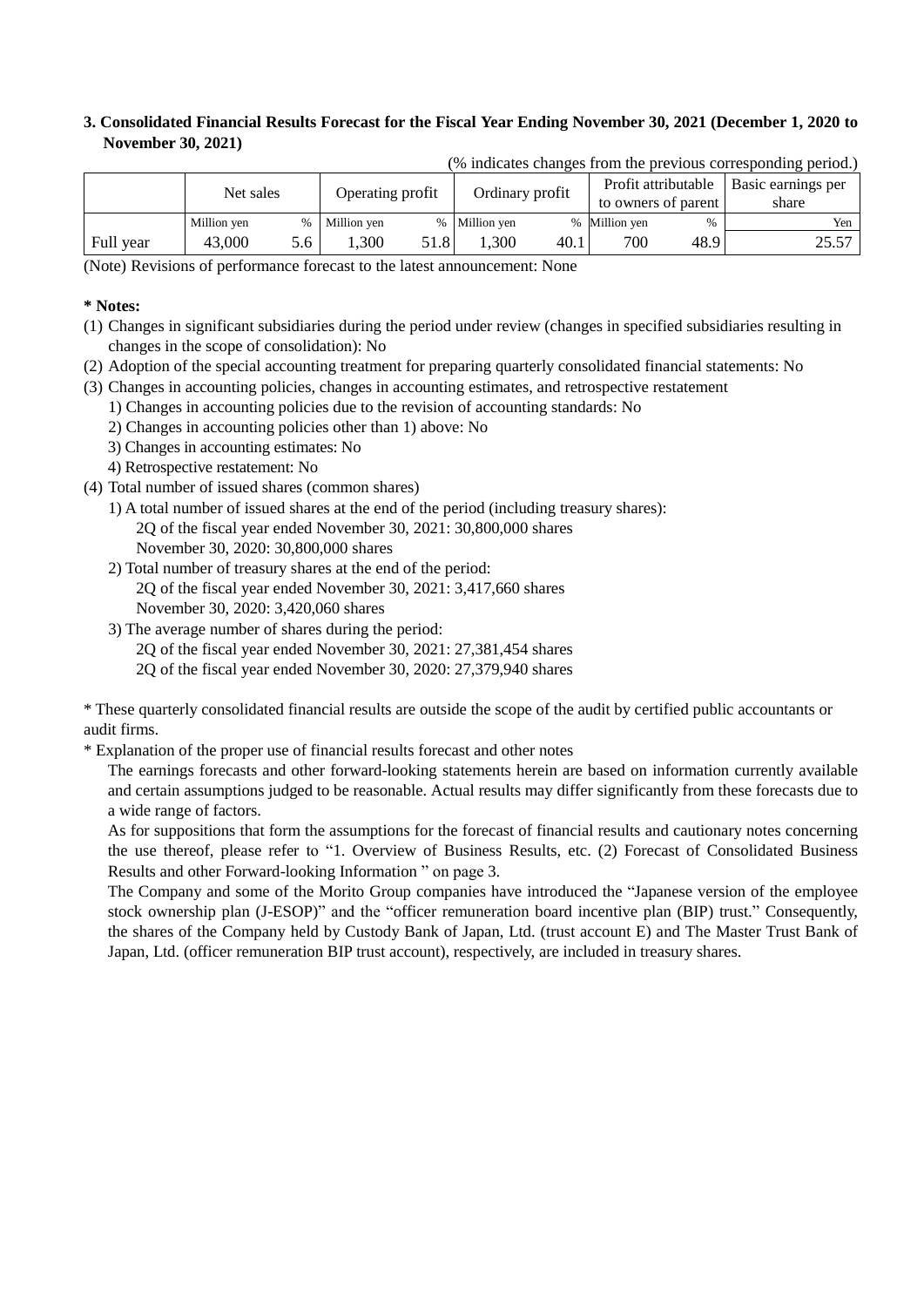# Table of Contents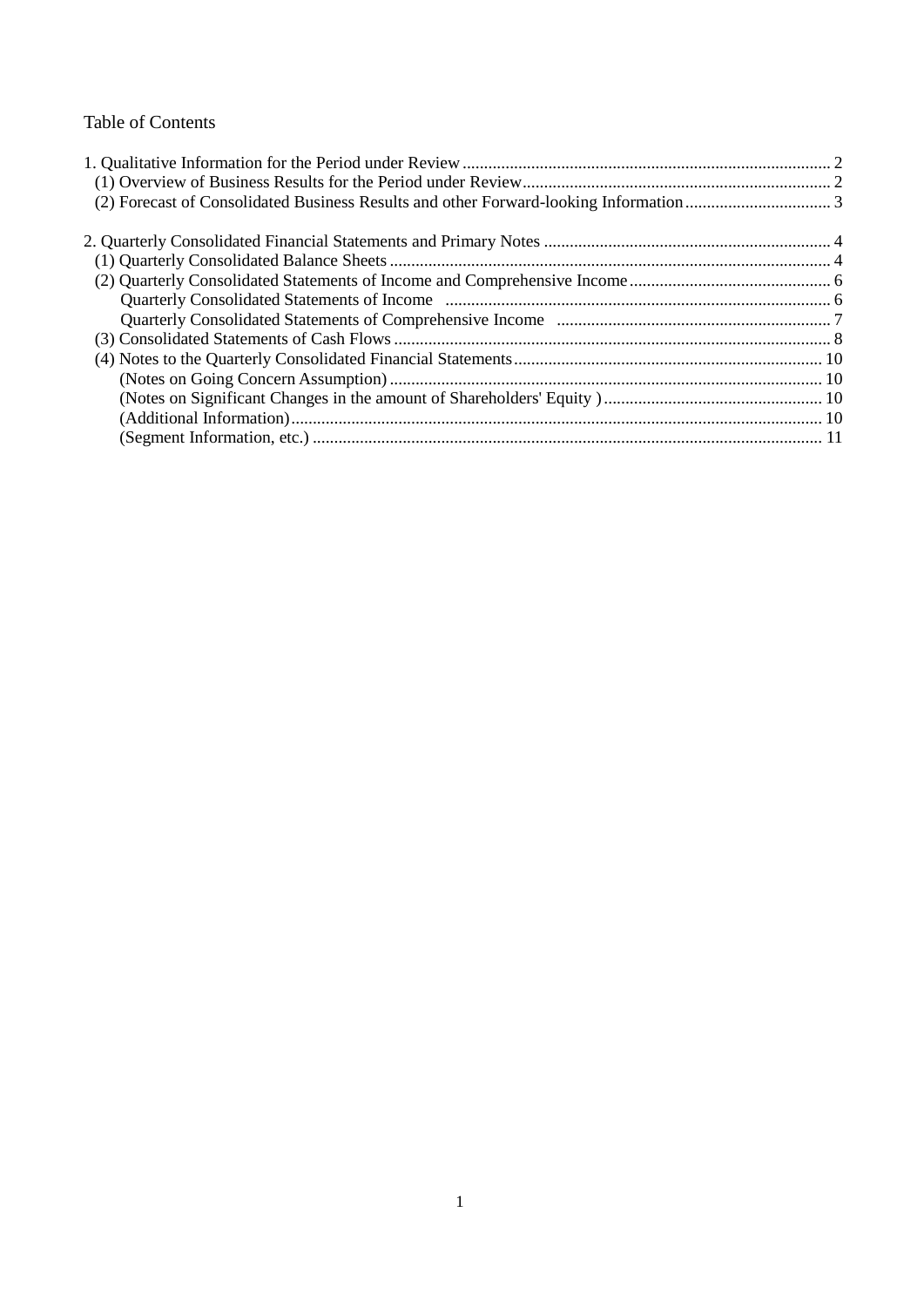#### 1. Overview of Business Results, etc.

### (1) Overview of Business Results for the Period under Review

In the Second quarter (from December 1, 2020 to May 31, 2021) of the fiscal year ended November 30, 2021, the business environment has remained unpredictable as COVID-19 global pandemic hasn't resolved. On the other hand in some regions, such as the U.S. and China economic activity has been restarting by vaccination.

Amid such circumstances, the Morito Group (the "Group"), which engages in the handling of apparel materials and consumer products, faced harsh business conditions due to adjusting inventories in department stores and mass retailers, soaring costs of raw materials such as copper to manufacture the Group's main products such as eyelets and hooks and reducing production by automakers due to semiconductor shortage. In spite of these conditions, the Group focused on promoting "C.O.R.E." as the Group's commitment for the environment, such as development and sale of accessories made from "REAMIDE", the recycled material of waste fishing nets, launching GPS Watching Service "Mimalook", as the first products and services that integrate AI and Iot with subsidiary materials and accessories and selling products related to activities such as skateboarding and fishing that can be enjoyed outdoors at a safe social distance and products related to new lifestyle such as masks. Through these businesses, the Group has committed to achieving the Sustainable Development Goals (SDGs), strengthening our profitability. In addition, the Group has made efforts to review unprofitable businesses.

As a result, for the fiscal year under review, net sales increased by 0.1% year on year to ¥21,225 million. Operating profit increased by 87.9% to ¥775 million, ordinary profit increased by 120.4% to ¥885 million, and profit attributable to owners of parent increased by 245.6% to ¥533 million.

|            | 1 <sub>Q</sub> |          |        | 2Q       |
|------------|----------------|----------|--------|----------|
| USD        | 104.51         | (108.76) | 106.09 | (108.87) |
| <b>EUR</b> | 124.58         | (120.32) | 127.80 | (120.09) |
| <b>CNY</b> | 15.81          | (15.44)  | 16.38  | (15.59)  |
| <b>HKD</b> | 13.48          | (13.90)  | 13.68  | (14.01)  |
| <b>TWD</b> | 3.67           | (3.57)   | 3.78   | (3.62)   |
| <b>VND</b> | 0.0045         | (0.0047) | 0.0046 | (0.0047) |
| <b>THB</b> | 3.42           | (3.59)   | 3.50   | (3.48)   |
| <b>MXN</b> | 5.08           | (5.65)   | 5.21   | (5.49)   |

Exchange rates used for the conversion of revenue and expenses of the Group's overseas subsidiaries during the preparation of consolidated financial statements for the second quarter of fiscal year under review are as follows.

(Note) The exchange rate of the same period in the previous fiscal year is stated in parentheses.

Business results by segment are as follows.

### [Japan]

In the apparel division, sales of clothes related to sports and outdoor activities increased by demand for stay home, but sales of accessories for thick-fabric wear, bag and shoes decreased.

In the consumer product division, sales of automobile interior components to Japanese automobile manufacturers, products for dollar stores, products related to PC such as tablet cases and mouse pads and products related to surfing and skateboard increased, but sales of products related to snowboards and safety for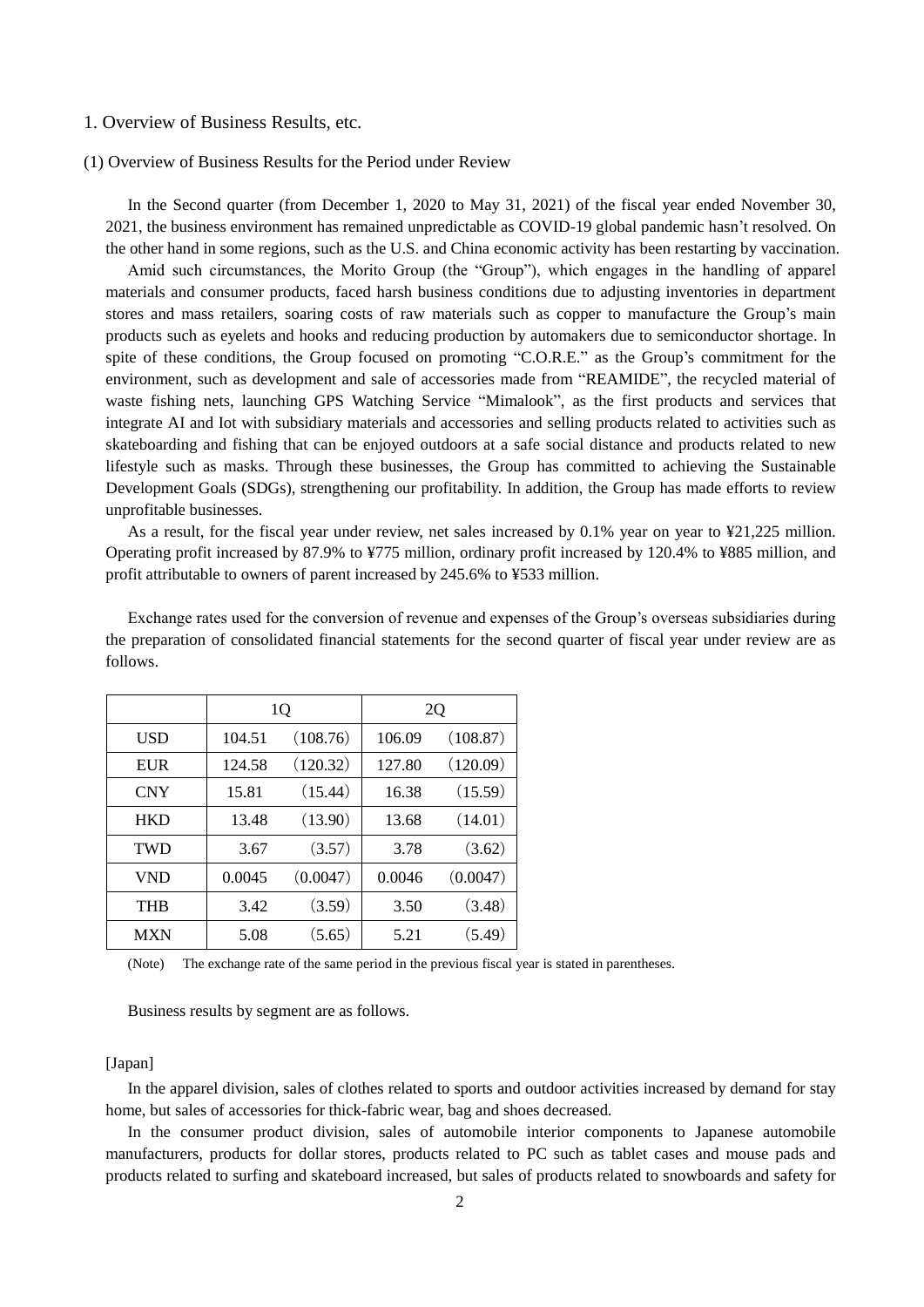construction site decreased.

As a result, net sales decreased by 2.2% year on year to ¥14,638 million.

#### [Asia]

In the apparel division, sales of accessories to Japanese apparel manufacturers in Thailand decreased due to the state of affairs in Myanmar, but sales of accessories to Europe and the U.S. apparel manufacturers in Hong Kong increased.

In the consumer product division, sales of automobile interior components to Japanese automobile manufacturers increased in China.

As a result, net sales increased by 13.4% year on year to ¥4,079 million.

#### [Europe and the U.S.]

In the apparel division, sales of accessories to apparel manufacturers in Europe decreased.

In the consumer product division, sales of automobile interior components to Japanese automobile manufacturers in Europe increased, but sales of automobile interior components to Japanese automobile manufacturers in the U.S. decreased.

As a result, net sales decreased by 4.9% year on year to ¥2,507 million.

#### (2) Forecast of Consolidated Business Results and other Forward-looking Information

The consolidated financial forecast for the fiscal year ending November 30, 2021 remains unchanged from the figures announced at January 14, 2021.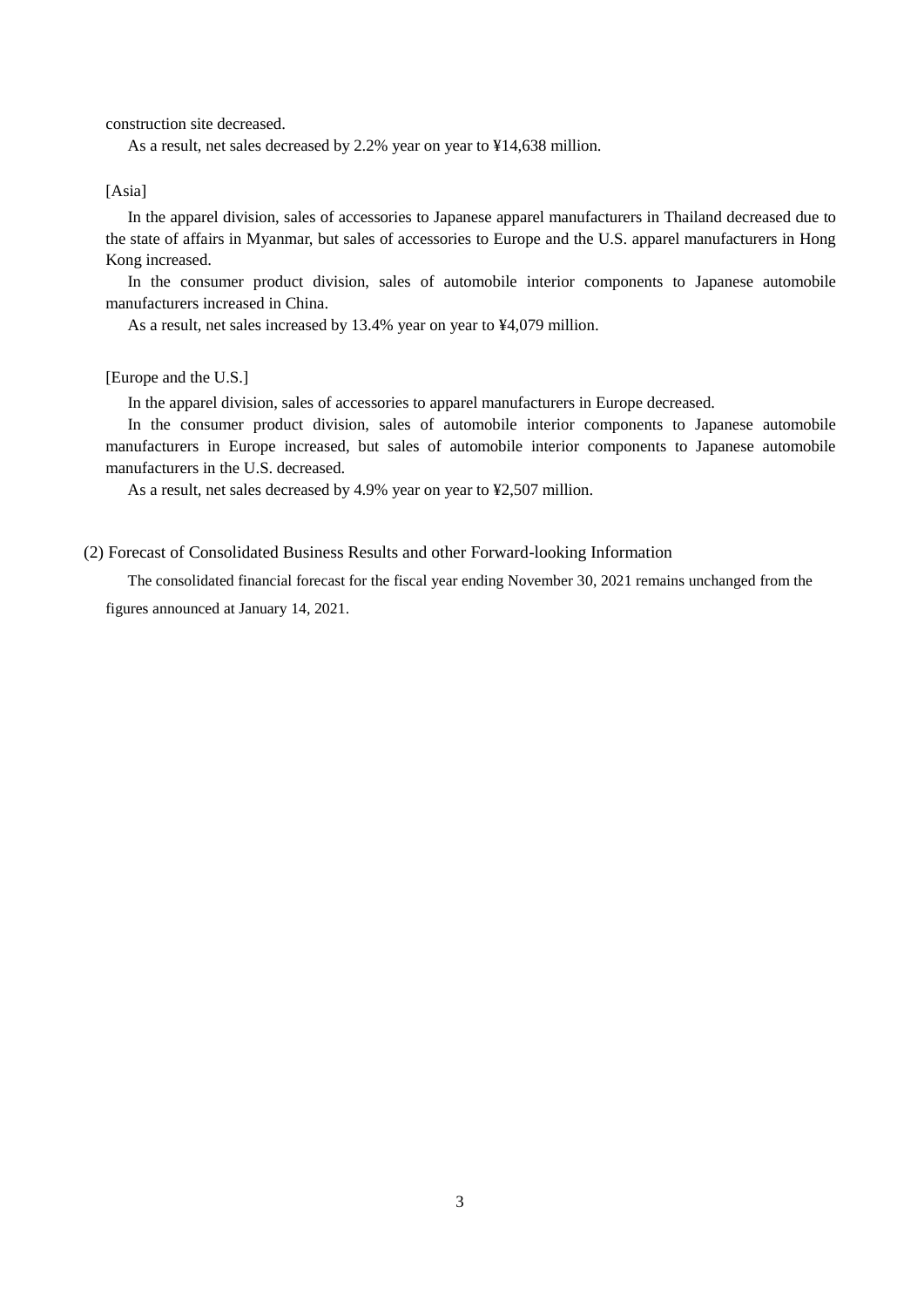## 2. Quarterly Consolidated Financial Statements and Primary Notes

(1) Quarterly Consolidated Balance Sheets

|                                                                              |                         | (Thousand yen)     |
|------------------------------------------------------------------------------|-------------------------|--------------------|
|                                                                              | As of November 30, 2020 | As of May 31, 2021 |
| Assets                                                                       |                         |                    |
| Current assets                                                               |                         |                    |
| Cash and deposits                                                            | 10,125,070              | 10,292,103         |
| Notes and accounts receivable - trade                                        | 9,957,014               | 10,093,219         |
| Inventory                                                                    | 4,721,852               | 4,517,262          |
| Other                                                                        | 733,414                 | 456,535            |
| Allowance for doubtful accounts                                              | (40, 942)               | (38, 890)          |
| Total current assets                                                         | 25,496,410              | 25,320,229         |
| Non-current assets                                                           |                         |                    |
| <b>Fixed assets</b>                                                          |                         |                    |
| Land                                                                         | 4,076,183               | 4,592,840          |
| Other                                                                        | 5,489,802               | 5,426,228          |
| Total fixed assets                                                           | 9,565,985               | 10,019,068         |
| Intangible assets                                                            |                         |                    |
| Goodwill                                                                     | 2,561,362               | 2,531,812          |
| Other                                                                        | 1,089,779               | 1,094,249          |
| Total intangible assets                                                      | 3,651,142               | 3,626,061          |
| Investments and other assets                                                 |                         |                    |
| Investment securities                                                        | 3,940,908               | 4,567,233          |
| Retirement benefit asset                                                     | 221,671                 | 224,372            |
| Other                                                                        | 889,879                 | 1,024,689          |
| Allowance for doubtful accounts                                              | (67, 945)               | (69, 541)          |
| Total investments and other assets                                           | 4,984,514               | 5,746,754          |
| Total non-current assets                                                     |                         |                    |
|                                                                              | 18,201,643              | 19,391,885         |
| Deferred assets                                                              | 1,400                   |                    |
| <b>Total</b> assets                                                          | 43,699,454              | 44,712,114         |
| Liabilities                                                                  |                         |                    |
| <b>Current liabilities</b>                                                   |                         |                    |
| Notes and accounts payable - trade                                           | 4,255,918               | 4,241,560          |
| Short-term borrowings                                                        | 50,000                  | 50,000             |
| Current portion of bonds payable                                             | 200,000                 |                    |
| Current portion of long-term borrowings                                      | 530,000                 | 519,616            |
| Income taxes payable                                                         | 98,125                  | 385,453            |
| Provision for bonuses                                                        | 184,683                 | 159,424            |
| Provision for bonuses for directors (and other<br>officers)                  | 50,841                  | 41,817             |
| Other                                                                        | 1,557,809               | 1,425,279          |
| Total current liabilities                                                    | 6,927,378               | 6,823,151          |
| Non-current liabilities                                                      |                         |                    |
| Long-term borrowings                                                         | 2,097,922               | 1,843,306          |
| Provision for share-based remuneration                                       | 37,453                  | 34,934             |
| Provision for retirement benefits for directors (and<br>other officers)      | 62,099                  | 65,900             |
| Provision for share-based remuneration for directors<br>(and other officers) | 75,432                  | 81,230             |
| Provision for environmental measures                                         | 18,974                  | 19,855             |
| Retirement benefit liability                                                 | 918,297                 | 913,469            |
| Other                                                                        | 1,546,555               | 1,647,346          |
| Total non-current liabilities                                                | 4,756,735               | 4,606,043          |
| <b>Total liabilities</b>                                                     | 11,684,114              | 11,429,195         |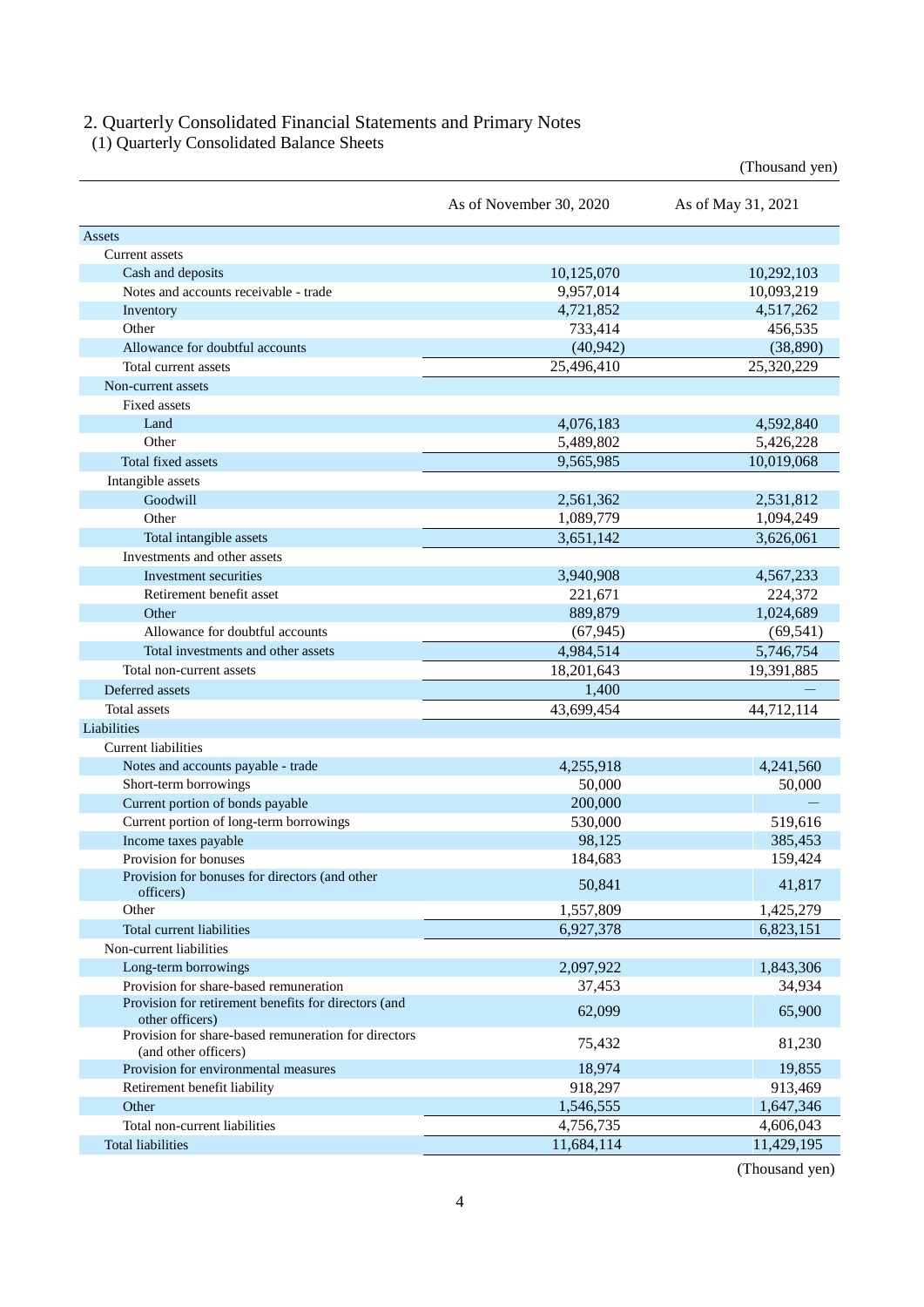|                                                       | As of November 30, 2020 | As of May 31, 2021 |
|-------------------------------------------------------|-------------------------|--------------------|
| Net assets                                            |                         |                    |
| Shareholders' equity                                  |                         |                    |
| Share capital                                         | 3,532,492               | 3,532,492          |
| Capital surplus                                       | 3,507,603               | 3,507,603          |
| Retained earnings                                     | 25,703,378              | 26,104,387         |
| Treasury shares                                       | (2,227,056)             | (2,226,119)        |
| Total shareholders' equity                            | 30,516,416              | 30,918,362         |
| Accumulated other comprehensive income                |                         |                    |
| Valuation difference on available-for-sale securities | 945,536                 | 1,358,304          |
| Deferred gains or losses on hedges                    | 118                     | 80                 |
| Revaluation reserve for land                          | 451,115                 | 451,115            |
| Foreign currency translation adjustment               | 112,743                 | 553,584            |
| Remeasurements of defined benefit plans               | (67, 659)               | (55, 175)          |
| Total accumulated other comprehensive income          | 1,441,855               | 2,307,908          |
| Share acquisition rights                              | 57,067                  | 56,647             |
| Non-controlling interests                             |                         |                    |
| Total net assets                                      | 32,015,339              | 33,282,919         |
| Total liabilities and net assets                      | 43,699,454              | 44,712,114         |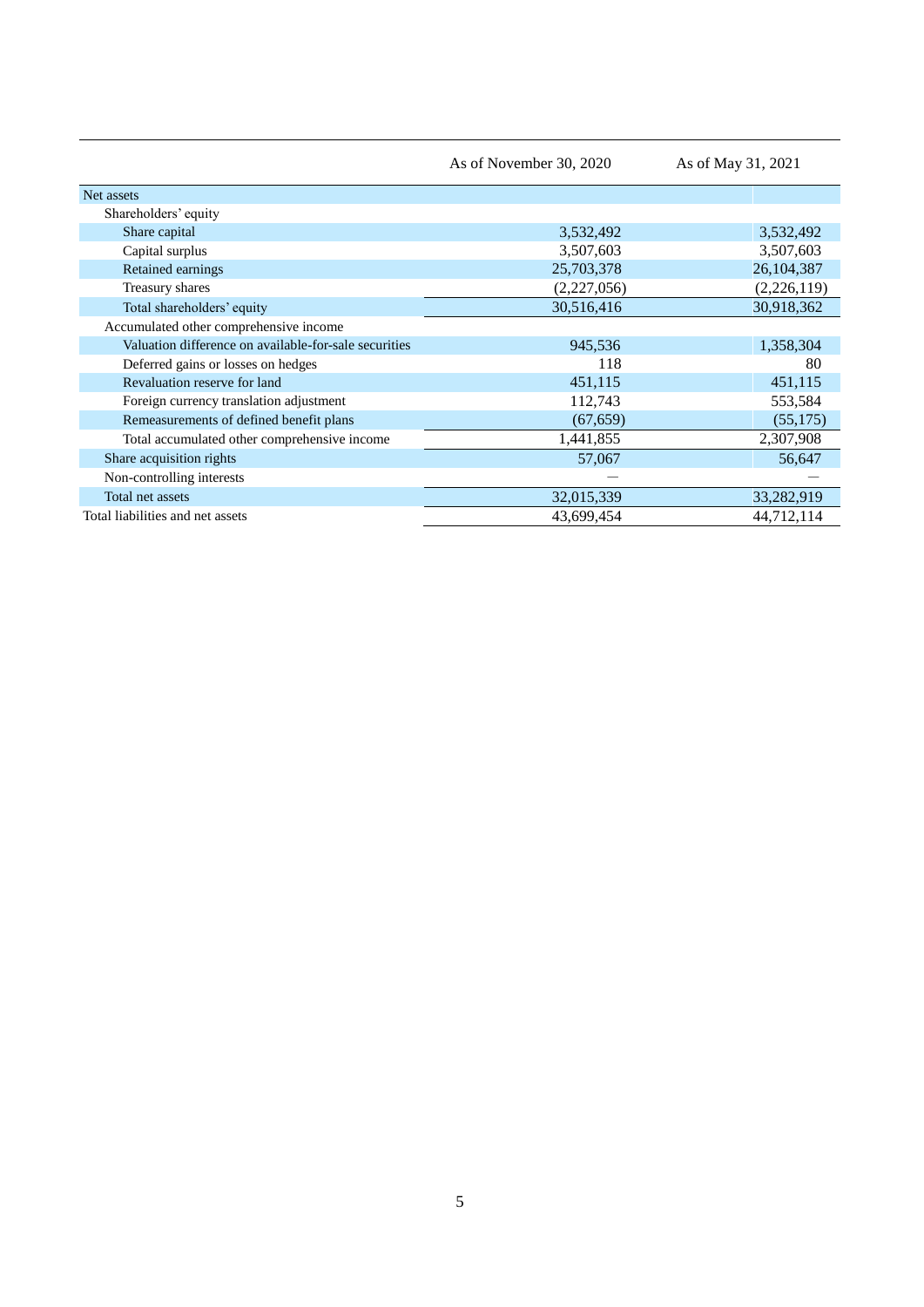# (2) Quarterly Consolidated Statements of Income and Comprehensive Income

Consolidated Statements of Income

|                                                                                          | December 1, 2019- | December 1, 2020- |
|------------------------------------------------------------------------------------------|-------------------|-------------------|
|                                                                                          | May 31, 2020      | May 31, 2021      |
| Net sales                                                                                | 21,198,721        | 21,225,009        |
| Cost of sales                                                                            | 15,701,304        | 15,733,368        |
| Gross profit                                                                             | 5,497,416         | 5,491,641         |
| Selling, general and administrative expenses                                             | 5,084,570         | 4,715,777         |
| Operating profit                                                                         | 412,846           | 775,864           |
| Non-operating income                                                                     |                   |                   |
| Interest income                                                                          | 8,081             | 4,861             |
| Dividend income                                                                          | 37,314            | 36,832            |
| Rental income from real estate<br>Share of profit of entities accounted for using equity | 34,007            | 32,849            |
| method                                                                                   | 24,792            | 22,665            |
| Subsidies for employment adjustment                                                      |                   | 57,914            |
| Other                                                                                    | 35,885            | 29,127            |
| Total non-operating income                                                               | 140,082           | 184,251           |
| Non-operating expenses                                                                   |                   |                   |
| Interest expenses                                                                        | 7,485             | 5,419             |
| Sales discounts                                                                          | 37,552            | 29,103            |
| Foreign exchange losses                                                                  | 50,851            | 1,052             |
| Other                                                                                    | 55,483            | 39,328            |
| Total non-operating expenses                                                             | 151,372           | 74,904            |
| Ordinary profit                                                                          | 401,556           | 885,211           |
| Extraordinary income                                                                     |                   |                   |
| Gain on sales of non-current assets                                                      | 408               |                   |
| Gain on sales of investment securities                                                   |                   | 52                |
| Gain on reversal of share acquisition rights                                             | 420               | 420               |
| Total extraordinary income                                                               | 828               | 472               |
| <b>Extraordinary losses</b>                                                              |                   |                   |
| Loss on sales of non-current assets                                                      |                   | 29                |
| Loss on retirement of non-current assets                                                 | 2,246             | 279               |
| Loss on sales of golf club memberships                                                   | 1,080             |                   |
| Loss on valuation of investment securities                                               | 10,663            |                   |
| Loss on valuation of golf club membership                                                | 5,374             |                   |
| Restructuring loss                                                                       |                   | 17,063            |
| Loss on COVID                                                                            | 26,144            |                   |
| Total extraordinary losses                                                               | 45,508            | 17,371            |
| Profit before income taxes                                                               | 356,876           | 868,311           |
| Income taxes - current                                                                   | 265,141           | 414,187           |
| Income taxes - deferred                                                                  | (60, 899)         | (79, 561)         |
| Total income taxes                                                                       | 204,241           | 334,626           |
| Profit                                                                                   | 152,635           | 533,685           |
| Profit attributable to non-controlling interests                                         | (1,789)           |                   |
| Profit attributable to owners of parent                                                  | 154,424           | 533,685           |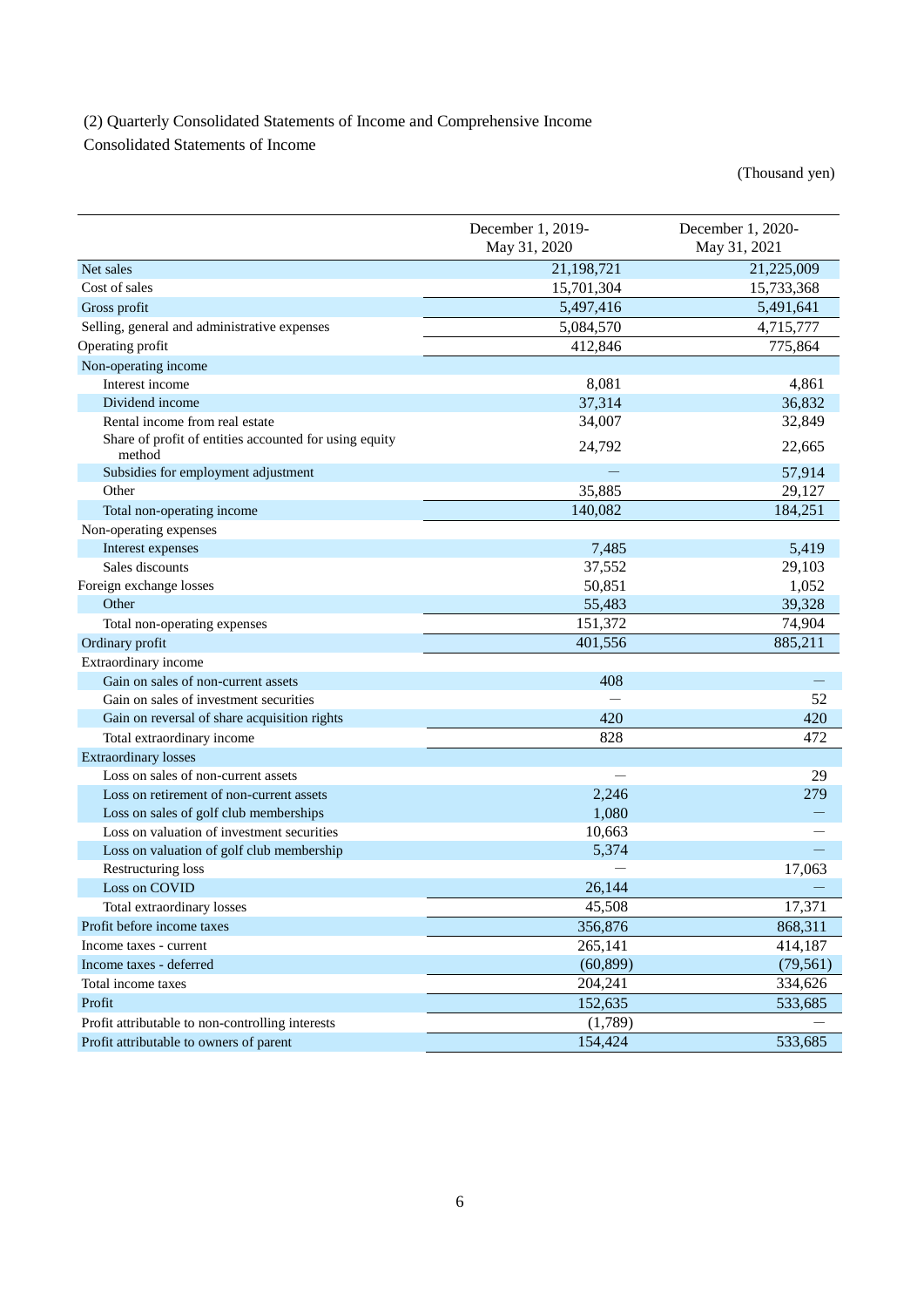|                                                                                      | December 1, 2019-<br>May 31, 2020 | December 1, 2020-<br>May 31, 2021 |
|--------------------------------------------------------------------------------------|-----------------------------------|-----------------------------------|
| Profit                                                                               | 152,635                           | 533,685                           |
| Other comprehensive income                                                           |                                   |                                   |
| Valuation difference on available-for-sale securities                                | (495, 470)                        | 412,767                           |
| Deferred gains or losses on hedges                                                   | 781                               | (38)                              |
| Foreign currency translation adjustment                                              | 75,876                            | 440.841                           |
| Remeasurements of defined benefit plans, net of tax                                  | 4,745                             | 12,483                            |
| Share of other comprehensive income of entities<br>accounted for using equity method | $\overline{2}$                    |                                   |
| Total other comprehensive income                                                     | (414,064)                         | 866,053                           |
| Comprehensive income                                                                 | (261, 428)                        | 1,399,739                         |
| Comprehensive income attributable to                                                 |                                   |                                   |
| Comprehensive income attributable to owners of parent                                | (259, 639)                        | 1,399,739                         |
| Comprehensive income attributable to non-controlling<br>interests                    | (1,789)                           |                                   |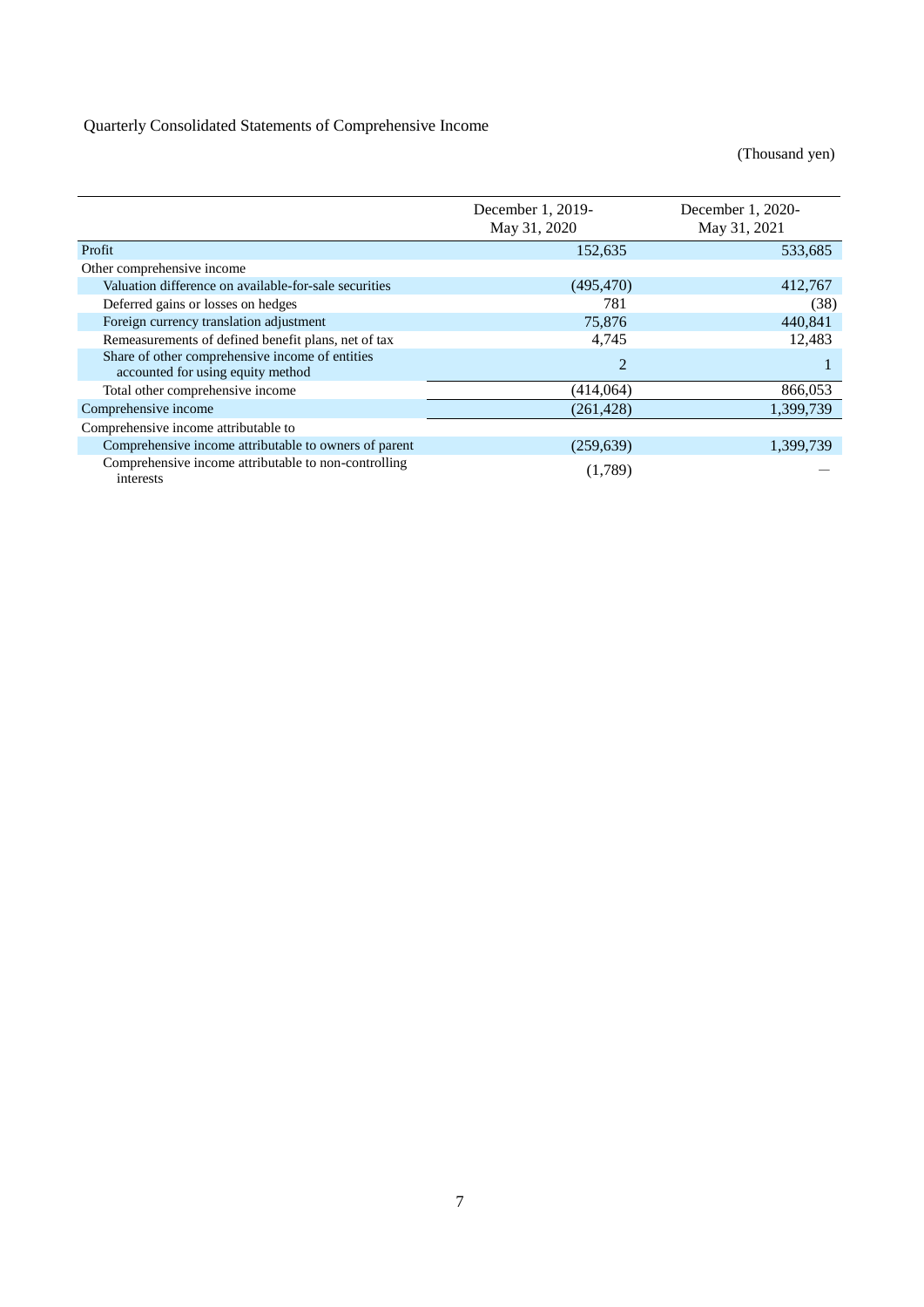# (3) Consolidated Statements of Cash Flows

|                                                                                                     | December 1, 2019-<br>May 31, 2020 | December 1, 2020-<br>May 31, 2021 |
|-----------------------------------------------------------------------------------------------------|-----------------------------------|-----------------------------------|
| Cash flows from operating activities                                                                |                                   |                                   |
| Profit before income taxes                                                                          | 356,876                           | 868,311                           |
| Depreciation                                                                                        | 492,086                           | 464,810                           |
| Amortization of goodwill                                                                            | 119,499                           | 117,167                           |
| Increase (decrease) in provision for bonuses                                                        | (62, 728)                         | (27,705)                          |
| Decrease (increase) in retirement benefit asset                                                     | 3,177                             | 7,175                             |
| Increase (decrease) in retirement benefit liability                                                 | (4,107)                           | 16,968                            |
| Increase (decrease) in provision for retirement benefits<br>for directors (and other officers)      | 6,925                             | 3,800                             |
| Increase (decrease) in provision for share-based<br>remuneration                                    | 7,123                             | (2,518)                           |
| Increase (decrease) in provision for share-based<br>remuneration for directors (and other officers) | 8,584                             | 5,797                             |
| Increase (decrease) in allowance for doubtful accounts                                              | (2,667)                           | (2,059)                           |
| Interest and dividend income                                                                        | (45, 396)                         | (41, 693)                         |
| Interest expenses                                                                                   | 7,485                             | 5,419                             |
| Subsidies for employment adjustment                                                                 |                                   | (57, 914)                         |
| Share of loss (profit) of entities accounted for using<br>equity method                             | (24, 792)                         | (22, 665)                         |
| Gain on reversal of share acquisition rights                                                        | (420)                             | (420)                             |
| Loss (gain) on sales of non-current assets                                                          | (408)                             | 29                                |
| Loss (gain) on sales of investment securities                                                       |                                   | (52)                              |
| Loss (gain) on sales of golf club memberships                                                       | 1,080                             |                                   |
| Loss (gain) on valuation of investment securities                                                   | 10,663                            |                                   |
| Loss on retirement of non-current assets                                                            | 2,246                             | 279                               |
| Loss on COVID                                                                                       | 26,144                            |                                   |
| Decrease (increase) in trade receivables                                                            | 1,933,278                         | (42, 864)                         |
| Decrease (increase) in inventories                                                                  | (357, 055)                        | 310,584                           |
| Increase (decrease) in trade payables                                                               | (1,014,064)                       | (157, 823)                        |
| Other, net                                                                                          | (439,068)                         | 42,724                            |
| Subtotal                                                                                            | 1,024,463                         | 1,487,350                         |
| Interest and dividends received                                                                     | 45,395                            | 41,676                            |
| Interest paid                                                                                       | (7, 379)                          | (5,530)                           |
| Subsidies for employment adjustment received                                                        |                                   | 38,900                            |
| Income taxes paid                                                                                   | (478,066)                         | (73,026)                          |
| Net cash provided by (used in) operating activities                                                 | 584,413                           | 1,489,370                         |
| Cash flows from investing activities                                                                |                                   |                                   |
| Proceeds from withdrawal of time deposits                                                           | 215,497                           | 4,798                             |
| Purchase of investment securities                                                                   | (17, 185)                         | (19, 456)                         |
| Proceeds from sales of investment securities                                                        |                                   | 1,402                             |
| Purchase of property, plant and equipment                                                           | (127,730)                         | (680, 577)                        |
| Proceeds from sales of property, plant and equipment                                                | 3,570                             | 449                               |
| Purchase of intangible assets                                                                       | (36, 543)                         | (48, 108)                         |
| Collection of loans receivable                                                                      | 3,600                             | 3,600                             |
| Other, net                                                                                          | (174)                             | (991)                             |
| Net cash provided by (used in) investing activities                                                 | 41,033                            | (738, 885)                        |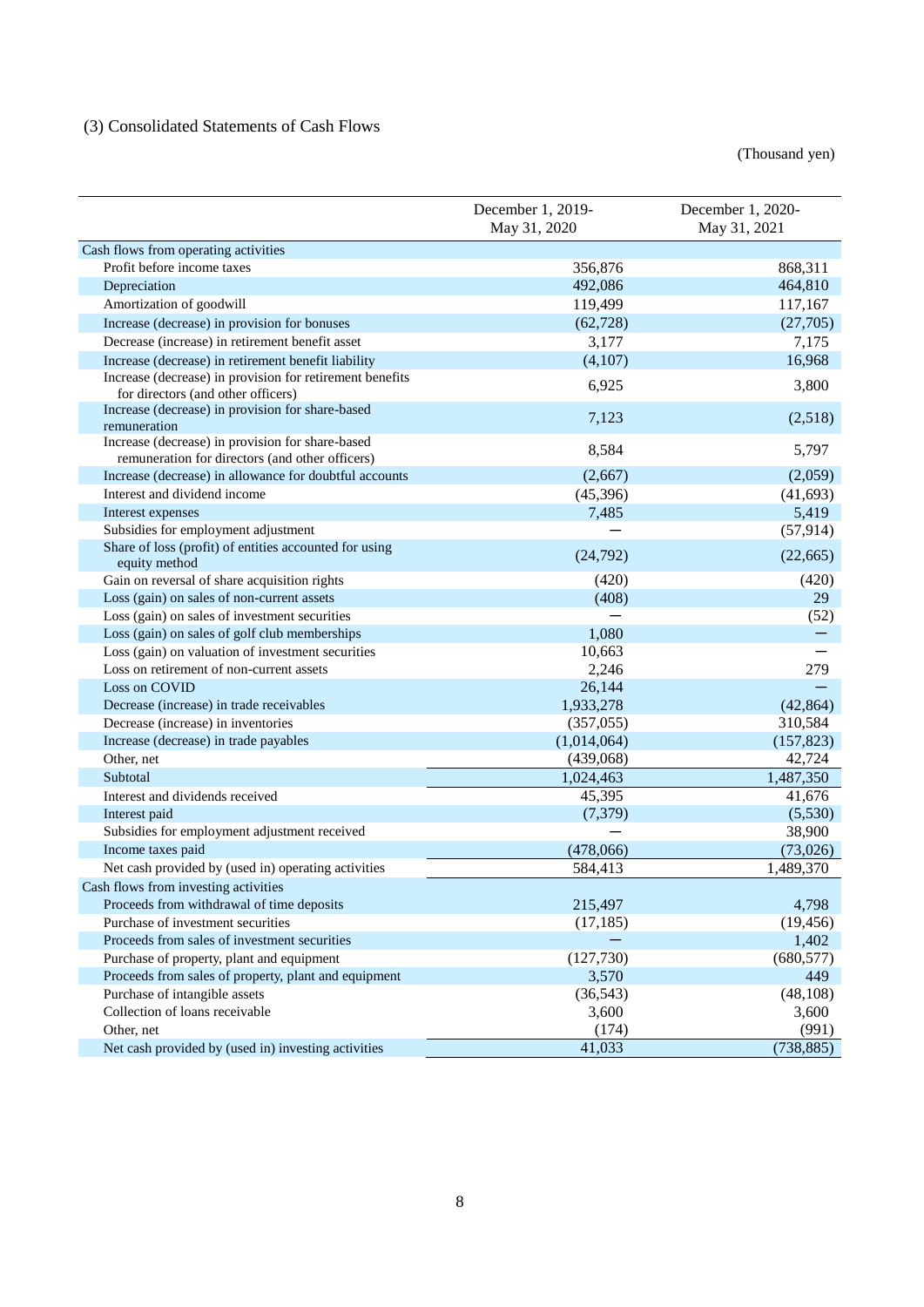|                                                                                                    | December 1, 2019-<br>May 31, 2020 | December 1, 2020-<br>May 31, 2021 |
|----------------------------------------------------------------------------------------------------|-----------------------------------|-----------------------------------|
| Cash flows from financing activities                                                               |                                   |                                   |
| Repayments of lease obligations                                                                    | (26, 355)                         | (11,059)                          |
| Repayments of lease liabilities                                                                    | (73, 585)                         | (87, 891)                         |
| Repayments of long-term borrowings                                                                 | (265,000)                         | (265,000)                         |
| Redemption of bonds                                                                                | (200,000)                         | (200,000)                         |
| Dividends paid                                                                                     | (362, 594)                        | (132,676)                         |
| Net cash provided by (used in) financing activities                                                | (927, 535)                        | (696, 627)                        |
| Effect of exchange rate change on cash and cash equivalents                                        | 28,774                            | 108,574                           |
| Net increase (decrease) in cash and cash equivalents                                               | (273, 314)                        | 162,432                           |
| Cash and cash equivalents at beginning of period                                                   | 9,442,330                         | 10,052,070                        |
| Increase in cash and cash equivalents resulting from<br>inclusion of subsidiaries in consolidation | 32,779                            |                                   |
| Cash and cash equivalents at end of period                                                         | 9,201,794                         | 10,214,503                        |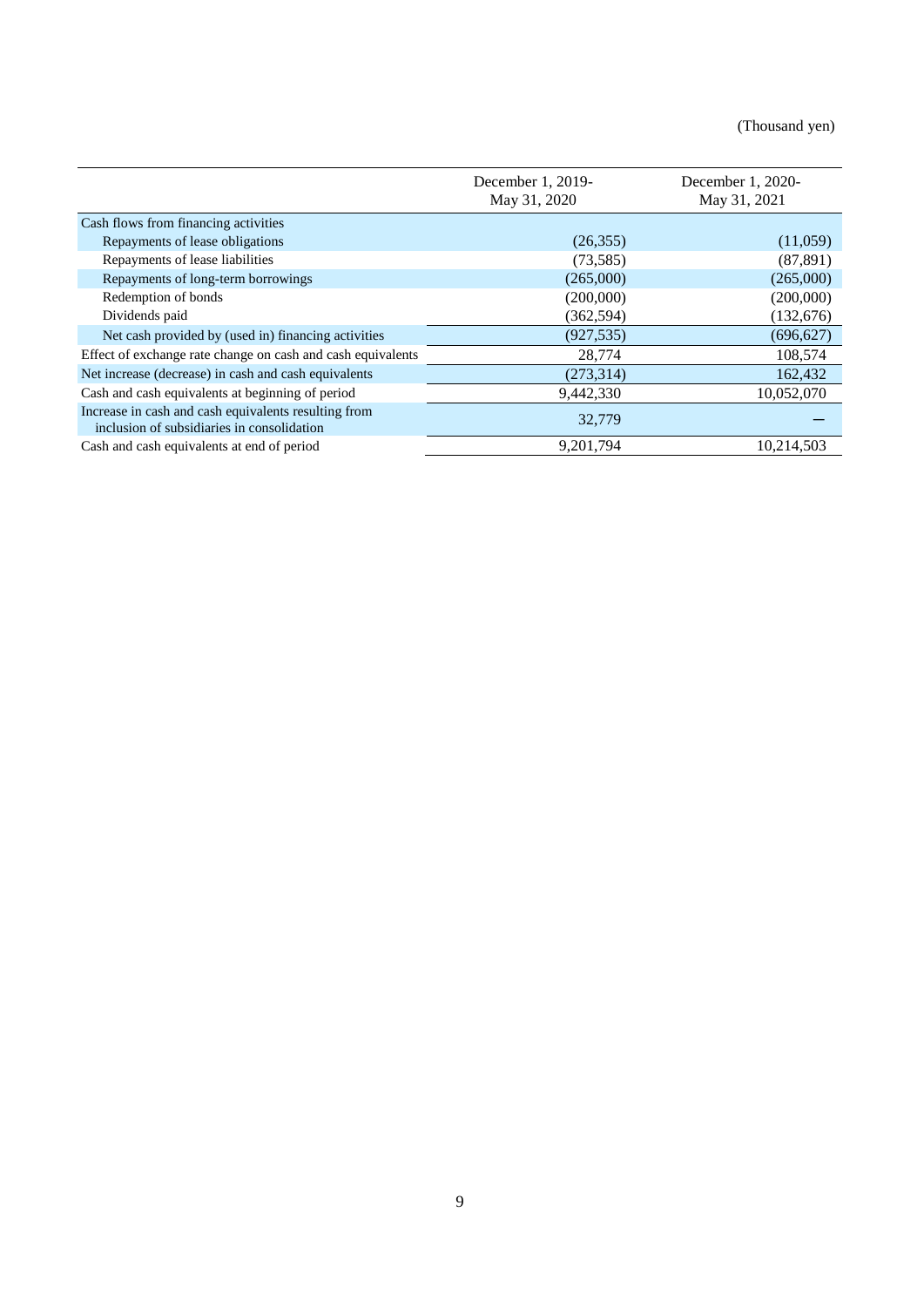(4) Notes to the Quarterly Consolidated Financial Statements

(Notes on Going Concern Assumption) Not applicable.

(Notes on Significant Changes in the amount of Shareholders' Equity) Not applicable.

### (Additional Information)

(Impact of COVID-19 pandemic on accounting estimates)

In the Second quarter (from December 1, 2020 to May 31, 2021) of the fiscal year ended November 30, 2021, the business environment has remained unpredictable as COVID-19 global pandemic hasn't resolved. On the other hand in some regions, such as the U.S. and China economic activity has been restarting by vaccination. Amid such circumstances, the assumptions used in the accounting estimates for the COVID-19 in Japan, Asia, Europe and the U.S. have not changed from the additional information in the financial statements for the previous fiscal year.

Although the estimates are based on the information available at this point in time, there is a possibility that the business results and financial position of the Group may be affected if there is a difference between the expected recovery trend and the actual trend in the future.